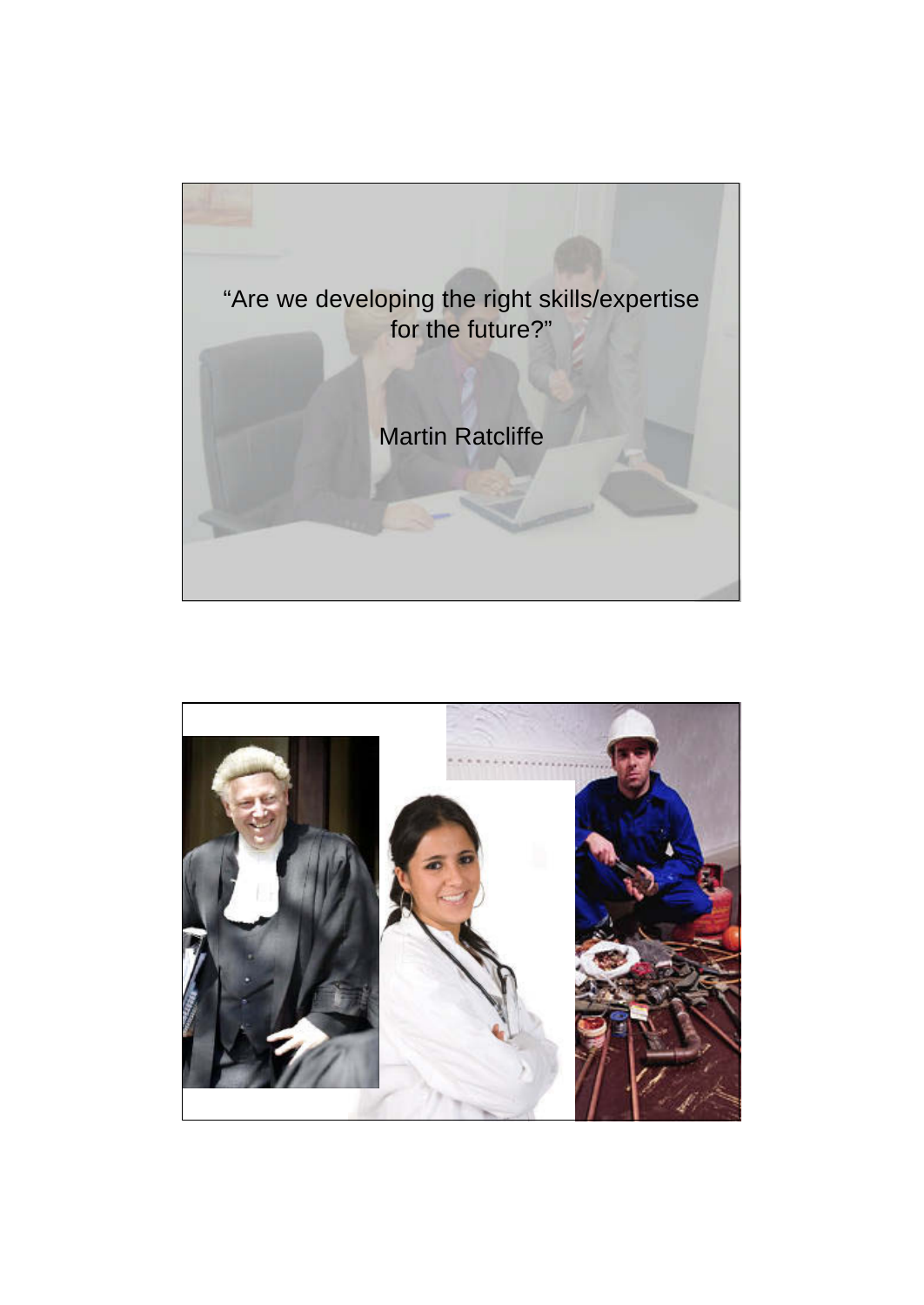



excellent communicators experts in sustainability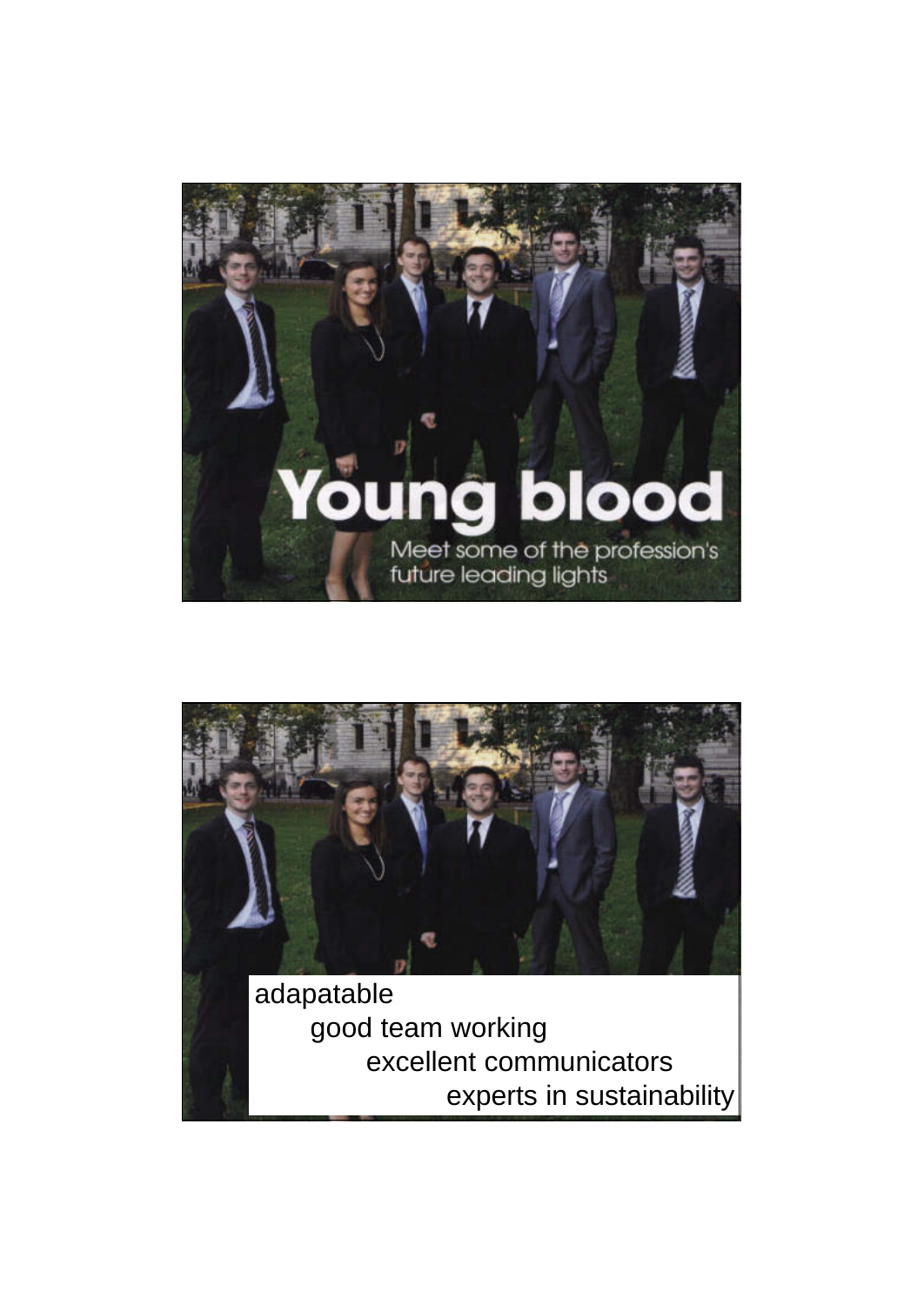

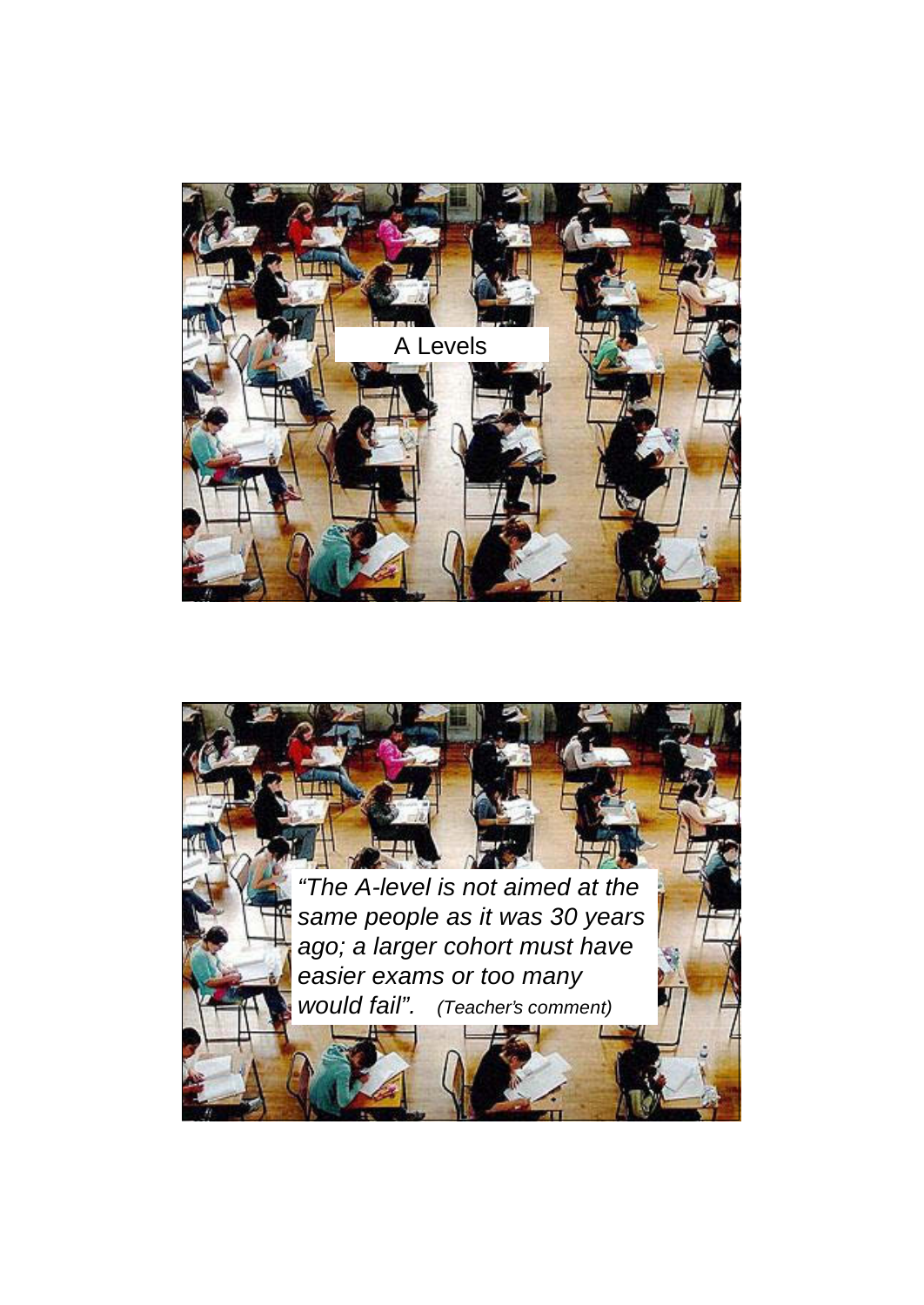

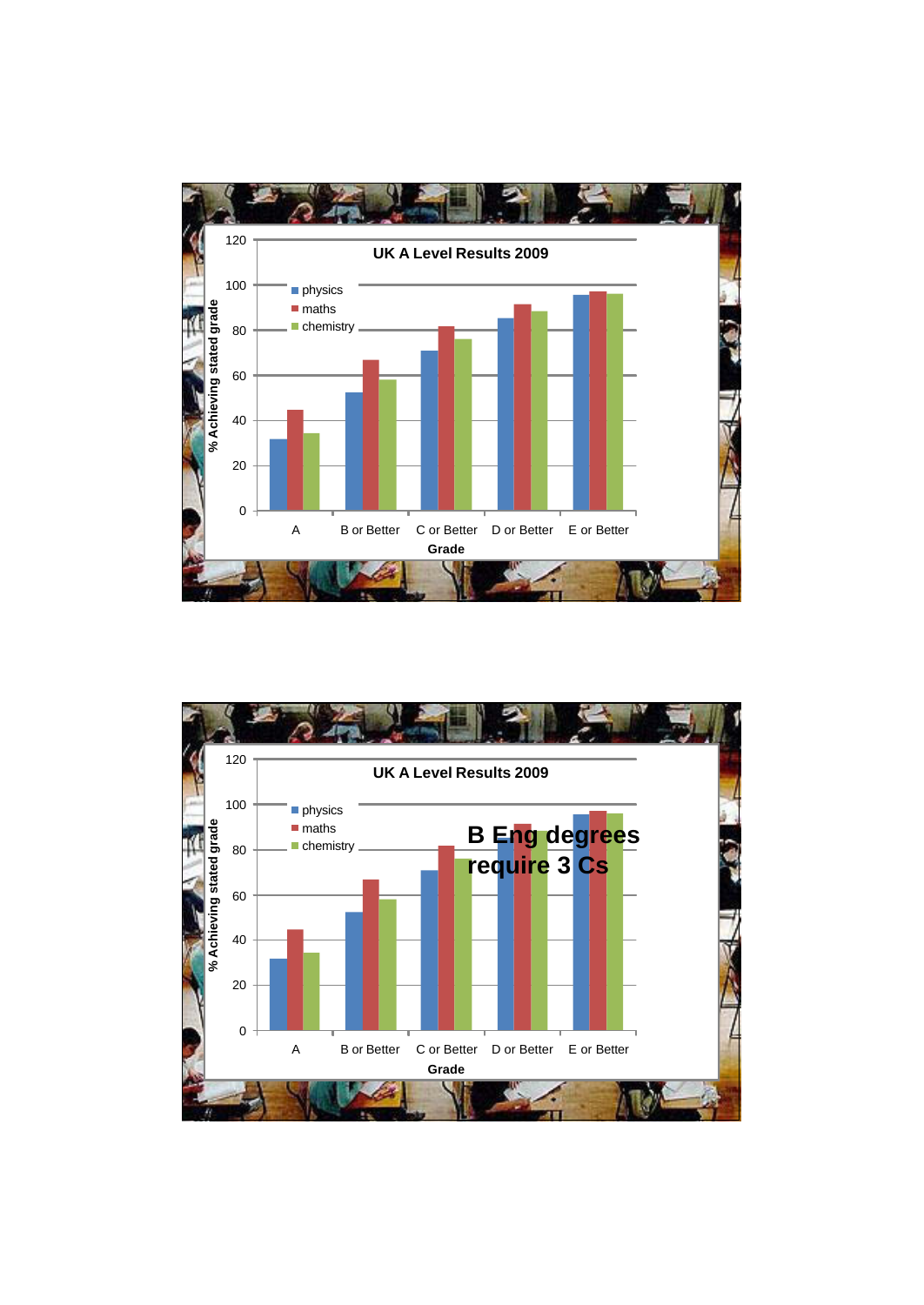

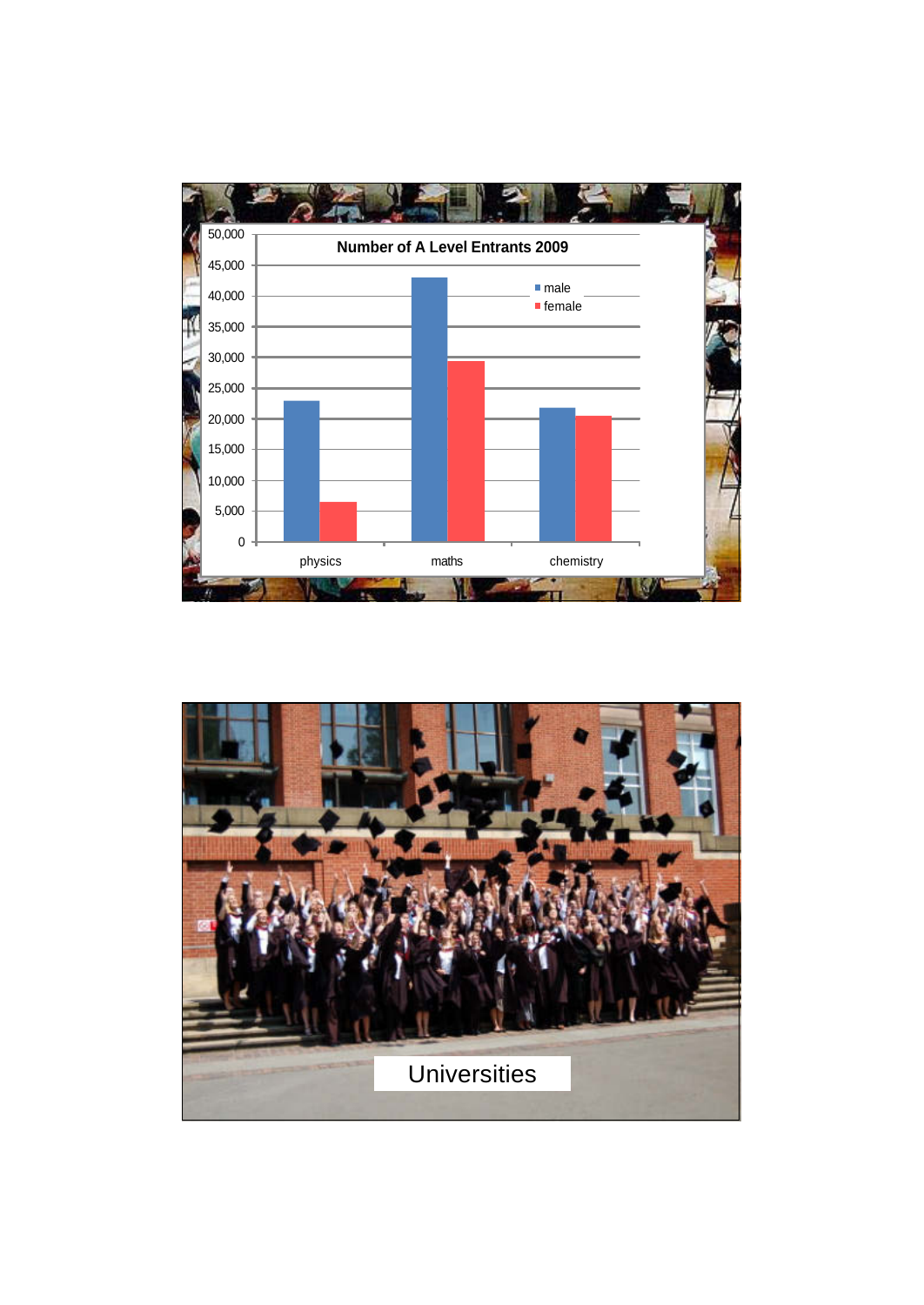

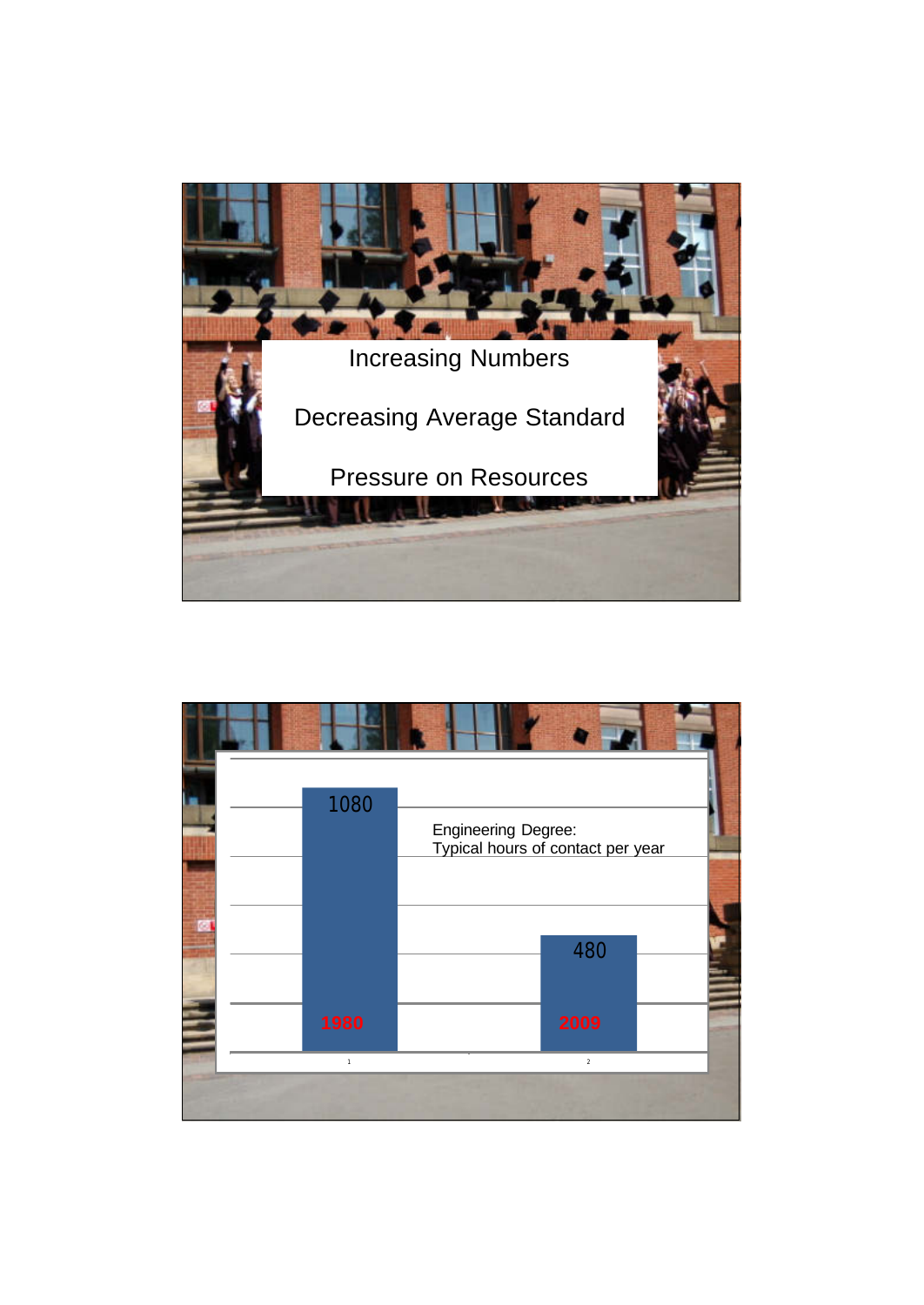